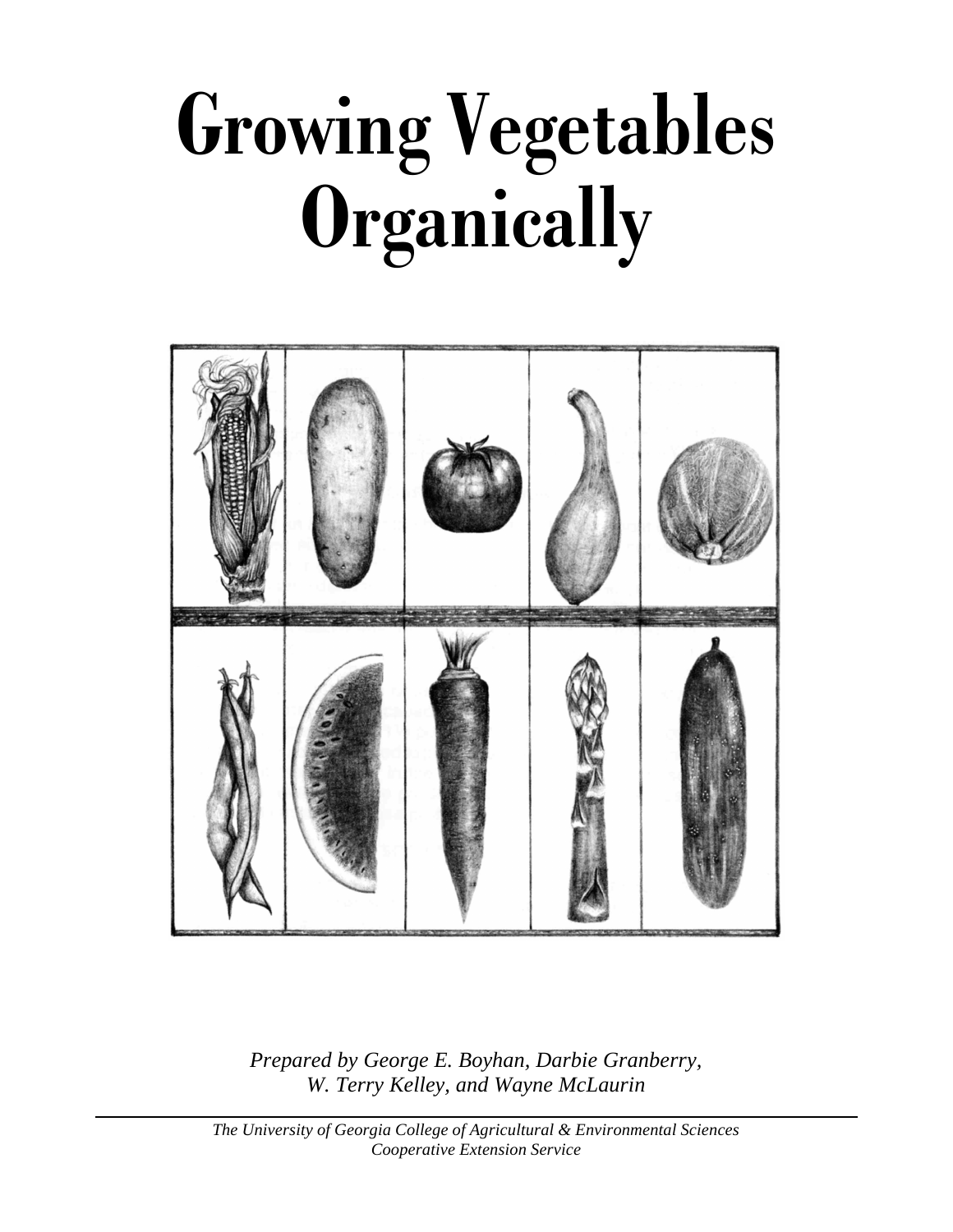# Table of Contents

| <b>Tables</b> |                                                                                                      |  |
|---------------|------------------------------------------------------------------------------------------------------|--|
|               |                                                                                                      |  |
|               |                                                                                                      |  |
|               |                                                                                                      |  |
|               | Table 4. Comparison of fertilizer needs for heavy, medium, and light feeders with a medium soil test |  |
|               | for phosphorus and potassium in pounds per 1,000 square feet of actual nutrient (nitrogen,           |  |
|               |                                                                                                      |  |
|               |                                                                                                      |  |
|               |                                                                                                      |  |
|               |                                                                                                      |  |
|               |                                                                                                      |  |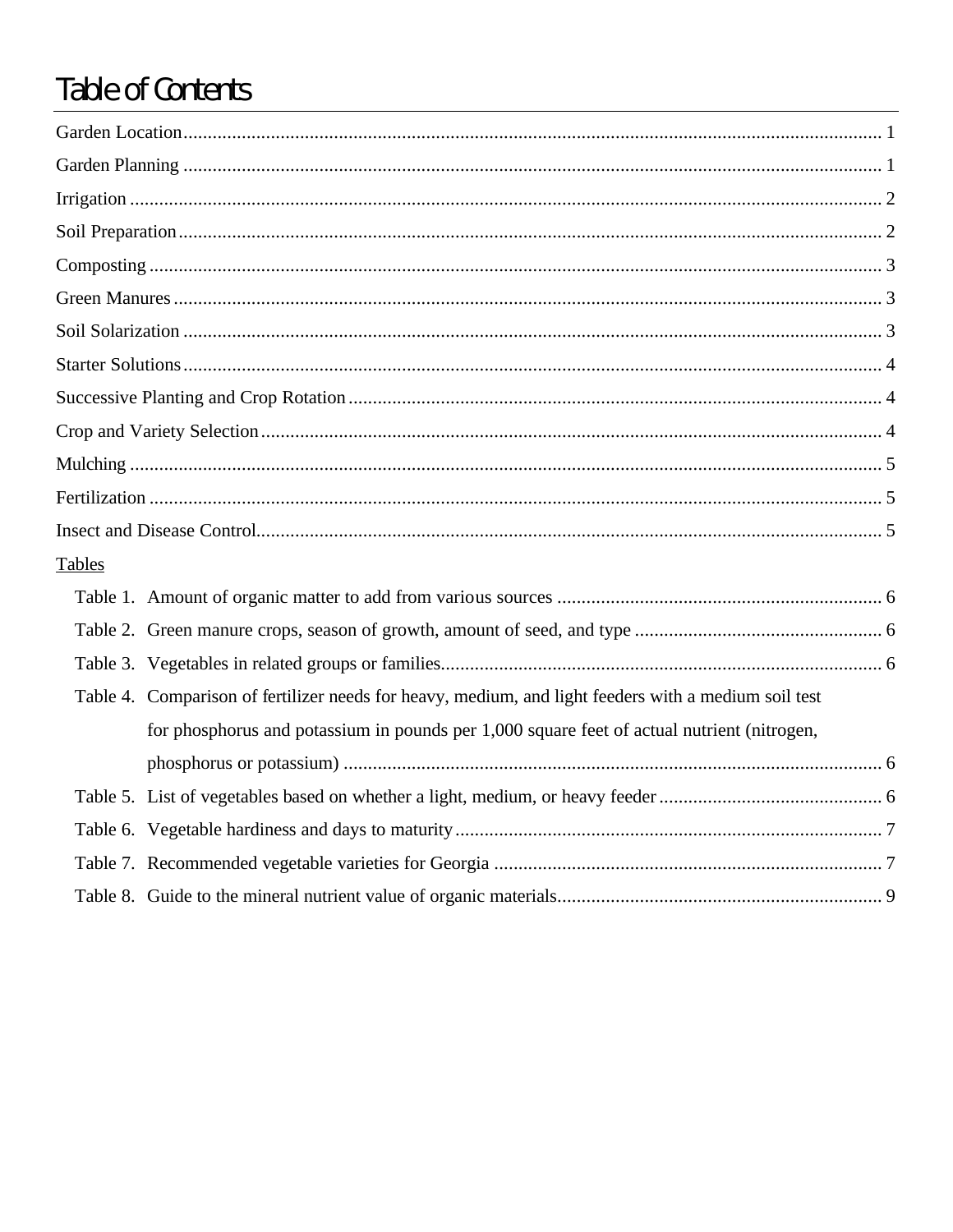# Garden Location

The garden should have a southern exposure (south side of your home) or be in an open field if at all possible. There should be a minimum of six hours of direct sunlight at the chosen location. A welldrained site even after a heavy rain is ideal. Poor drainage may be improved by regrading, digging ditches, installing a tile drain field, or adding organic matter.

Nearby trees and shrubs may have extensive root systems that may interfere with water and nutrient uptake of plants at your site. Locate the site to minimize or avoid this problem. As a last resort, consider removal of trees and shrubs that may interfere with production.

Land with a slope of 1.5 percent or greater (18 inch elevation change in 100 feet) should be avoided or terraced to prevent runoff and soil erosion. Contour planting, which is setting the rows to follow the contour of the land, can also help with runoff problems.

The site should also have a water supply nearby. Sites with serious weed problems such as nutsedge, Bermuda grass, or kudzu should be avoided unless adequate measures are taken to control them. This does not preclude using these sites, but considerable work is required to remove and control these weeds.

You should consider fencing the site if you have a significant wild animal population nearby. Deer, raccoons, and rabbits, to name a few, may become problems. Domestic animals such as dogs may also become a problem because many like to dig. Fences as high as 6 feet, an electric fence, or some combination may be required to control animals such as deer. Finally, for convenience, a location near the house is desirable.

# Garden Planning

The size of your garden will determine, in part, many aspects of your garden plan. Large gardens where tractors will be used can be worked more easily with long rows; small gardens may be worked more easily in small beds with footpaths surrounding them.

There are many other things to consider in planning your garden. Fertility requirements vary with the crop, so heavy feeders and light feeders may be grouped separately to help manage fertilization. Long-season crops such as eggplant, tomato, pepper, and okra should be planted so they don't interfere with replanting short-season crops such as beans and cole crops. Tall-growing crops such as pole beans, tomatoes, and corn should be planted so they don't shade shorter crops. You may not be able to accommodate all of these recommendations in your garden, but you should try to accommodate as many as possible to help insure a successful garden.

An important part of garden planning is record keeping. General information about soil amendments used and weather information (particularly rainfall and first and last frost dates) can be useful, especially when tracked from year to year. Specific information about a particular vegetable can also be helpful for future planning. Information such as variety selection, planting date, days to harvest, disease, and insect problems

should be noted. This data can help you determine which vegetables and varieties are best for your location.

Watering, fertilizing, and any cultural practices should also be recorded. This helps in determining what should be done in the garden from day to day.

Finally, keep track of what is grown where in your garden. This information will help with successive plantings and crop rotation as noted elsewhere in this publication.

When to plant is also an important part of garden planning. Table 6 lists the hardiness and days to maturity for several vegetables. Vegetables can be classed into two broad categories: warm- and coolseason crops. Warm-season crops can be further subdivided into tender and very tender vegetables, and cool-season crops can be subdivided into hardy and half-hardy crops. Very tender crops cannot stand any frost and will not do well under cool nighttime temperatures (below 55°F). Tender crops also don't like frost but can stand cooler night temperatures. Hardy cool-season vegetables can withstand frost and can be grown during the winter in all but the coldest northern parts of Georgia. Half-hardy cool-season vegetables can withstand cool temperatures and light frosts, but hard freezes and heavy frost can be detrimental.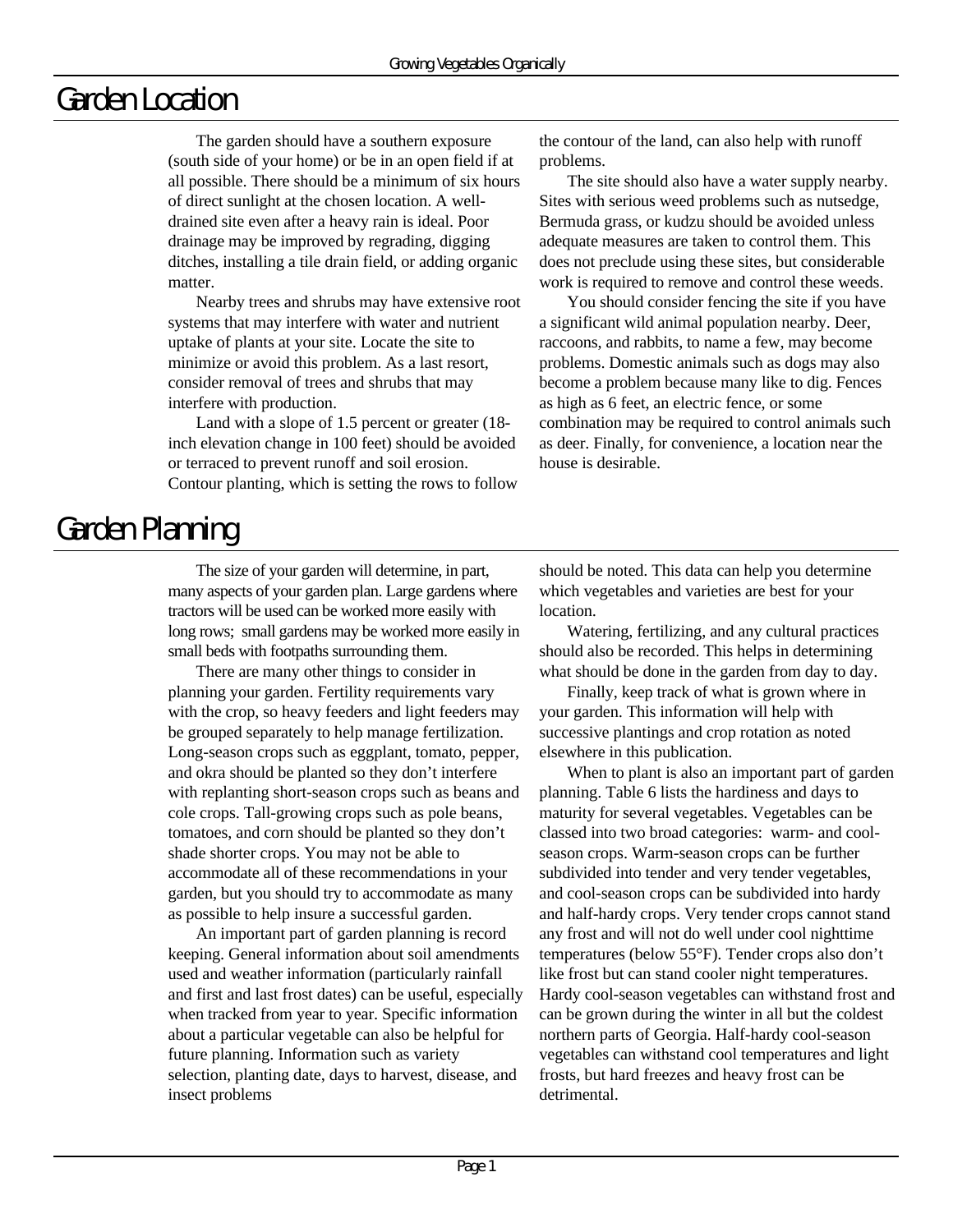#### Irrigation

Growing a crop without irrigation is possible, but your success is enhanced with irrigation. Several different methods of irrigation can be used, with overhead and trickle irrigation the most common. Trickle irrigation is the most water-use efficient because water is delivered directly to

#### Soil Preparation

Organic gardening requires a long-term outlook with respect to soil preparation. In fact, the key to successful organic gardening is to feed the soil with organic matter, which feeds the plant, rather than to feed the plant with inorganic fertilizer as in conventional production. An ideal soil would have equal parts of sand (0.02 to 2.0 millimeters), silt (0.002 to 0.02 millimeters) and clay (0 to 0.002 millimeters), and contain about 5 percent organic matter. Most mineral soils in Georgia will have less than 2 percent organic matter and are rarely ideal. However, with work, most soils can be improved and made productive.

Because it takes a long-term outlook to build a good soil, don't be disappointed if your results are less than ideal the first year or two. New sites should have all plant matter removed or turned under. Areas with Bermuda sods or other invasive plants should have the plants removed to the compost pile (see "Composting" in this publication) and the soil turned under to expose roots and rhizomes to desiccation. In addition, soil solarization (see "Soil Solarization" in this publication) can help control these hard-tocontrol weeds.

Some soils may have hardpans, which are impervious layers several inches under the soil. These hardpans are often found on old farmland or new home sites where equipment has compacted the soil. In either case, these hardpans must be broken up. On clay soils this can be very difficult.

Soils should be turned to 10 to 12 inches deep. One method is to double dig the garden. Dig a trench 6 to 8 inches deep along one side of the garden, placing the soil on the outside edge of the garden. Then use a spade or garden fork to loosen the soil 6 inches deep at the bottom of the trench. Soil adjacent to the trench on the inside edge of the trench is moved to fill the existing trench, creating a new trench in its place. Again with a spade or garden fork, loosen soil in the bottom of this trench to a 6-inch depth. Continue in this fashion until the entire garden has

plant roots with a low volume soaker hose, drip tape, or emitters. The disadvantage of trickle irrigation is cost of installation and maintenance. For more detailed information on irrigation see *Irrigation for Lawns & Garden*, Bulletin 894 from Georgia's Cooperative Extension Service.

been double dug. The soil from the first trench can then be moved into the last trench. This method of garden preparation will leave a deep turned soil but is very labor intensive. Alternatives include use of equipment such as tractor-mounted plows or a Rototiller set to the deepest depth. Organic matter should be added during this deep-turning process.

Organic matter in soil is important for two reasons. First, as it breaks down, it releases nutrients that crops can utilize, and second, it improves the water- and nutrient-holding capacity of the soil. The amount of organic matter to add varies with the chosen material, the type of soil, and weather conditions. On sandy soils in tropical and subtropical regions, as much as 2,300 to 4,600 pounds per 1,000 square feet may be required to gain a benefit from the addition of organic matter. On heavier soils in regions with cooler climates and less rainfall, as little as 200 pounds per 1,000 square feet may be sufficient.

As an example, an acre of dry soil 6 inches deep weighs about 2 million pounds, which means that 1,000 square feet of soil to the same depth weighs approximately 46,000 pounds. If we wished to raise the organic matter of this soil 1 percent, we would have to add 460 pounds of organic matter. The amount of material required may actually be quite a bit more because most organic sources have a high water content, as much as 50 percent or more. In addition, many have high ash (nonorganic residues) content, as high as 25 percent or more. Organic matter with 50 percent water content and 25 percent ash would require 1,840 pounds applied to 1,000 square feet to raise the organic fraction of the soil 1 percent. This may be impractical both in terms of obtaining the necessary organic matter and the fact that organic matter must be added each year to sustain the increase. Low rates (200 pounds per 1,000 square feet) of organic matter can have a noticeable improvement in soil tilth. Additions of 500 to 1,000 pounds of organic matter per 1,000 square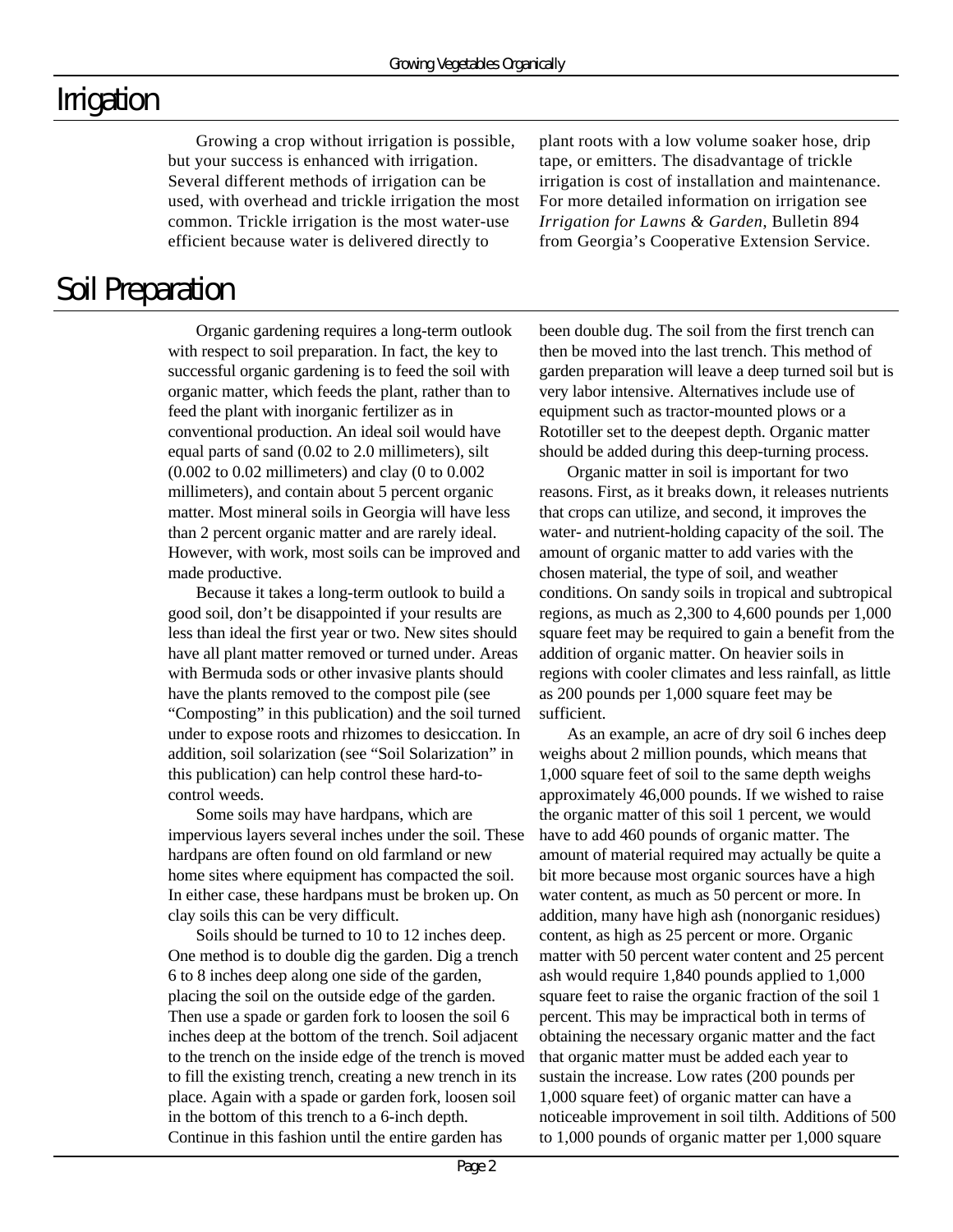#### Soil Preparation (continued)

feet per year can have a beneficial effect on soil tilth and plant growth. Table 1 lists the minimum amounts of several types of organic matter that should be added to the soil. It is highly recommended that you have the organic matter tested for its nutrient content

Composting

Compost is an excellent source of organic material for your garden. It has the added benefit of reducing the amount of waste your household generates. All organic kitchen and garden waste except animal products can be composted. Material such as bones and animal scraps should be avoided because they attract vermin, flies, and scavenging animals. A convenient size for a compost pile is 4 feet wide by 5 feet long by 5 feet high. A frame made of pressure treated lumber can be built to hold the compost, but this is not really necessary. Begin the compost by adding 12 inches of organic matter (kitchen scraps, yard waste, etc.). Then apply 1 to 2 pounds of high-nitrogen organic fertilizer such as dried blood, guano, or poultry manure. Finally, add 2

so that application rates can be adjusted accordingly. In all cases, fresh material should be composted to kill harmful pathogens and weed seed. In addition, fresh material can damage plants and be hazardous to the environment through runoff.

inches of soil. Continue building the compost pile in this layered fashion as you generate organic matter. The center of the pile should be concave to hold rain water. The center of the pile should begin to heat up within a couple of weeks. The composting process should be complete within two to three months, depending on material and outside temperature.

Large material such as tree limbs, corn stalks, etc., should be chopped into smaller pieces to facilitate decomposition. Some materials, such as lawn clippings, will decompose very rapidly; others will require turning the compost pile (which aerates the pile) and adding more high-nitrogen organic fertilizer. This will restart the heating and decomposition process.

#### Green Manures

Any crop grown on land with the intent of turning it into the soil is called a green manure. Generally, legumes and various grasses are grown as green manure. Turning under a crop can provide a number of benefits, including increasing organic matter of the soil, decreasing certain disease problems, and increasing the nutrient level in the soil. After the green manure is turned under, it

decomposes and adds nutrients and organic matter to the soil.

When used as a green manure, grasses and small

grains can decrease the incidence of nematodes. Nematodes are microscopic worms that feed on certain plant roots, weakening the plants.

Using various legume crops can increase the amount of nitrogen in the soil. The amount of nitrogen will depend on the crop, the time of year, and when in the crop cycle the plants are turned under. Anywhere from 30 to 125 pounds of nitrogen may be added to the soil when a legume crop is turned under. Table 2 lists several crops that can be used as green manures.

### Soil Solarization

Difficult-to-control weeds and soilborne pathogens may be controlled with soil solarization. Soil solarization should, however, be reserved for solving these specific problems in your garden because it can also kill beneficial microorganisms and insects.

Soil solarization involves covering the soil surface with clear plastic for four weeks or longer. To begin with, all plant material and crop residue, as is practical, should be removed. The soil should be

turned to break up any clods of soil and raked smooth. The area should be watered thoroughly so the soil is saturated. The area then should be covered with a plastic sheet. The sheet can be secured along the edges with soil or rocks. Soil solarization works best when air temperatures are high and sunlight is most intense during the summer months. Soil solarization is not effective during extended periods of cool temperatures or overcast weather.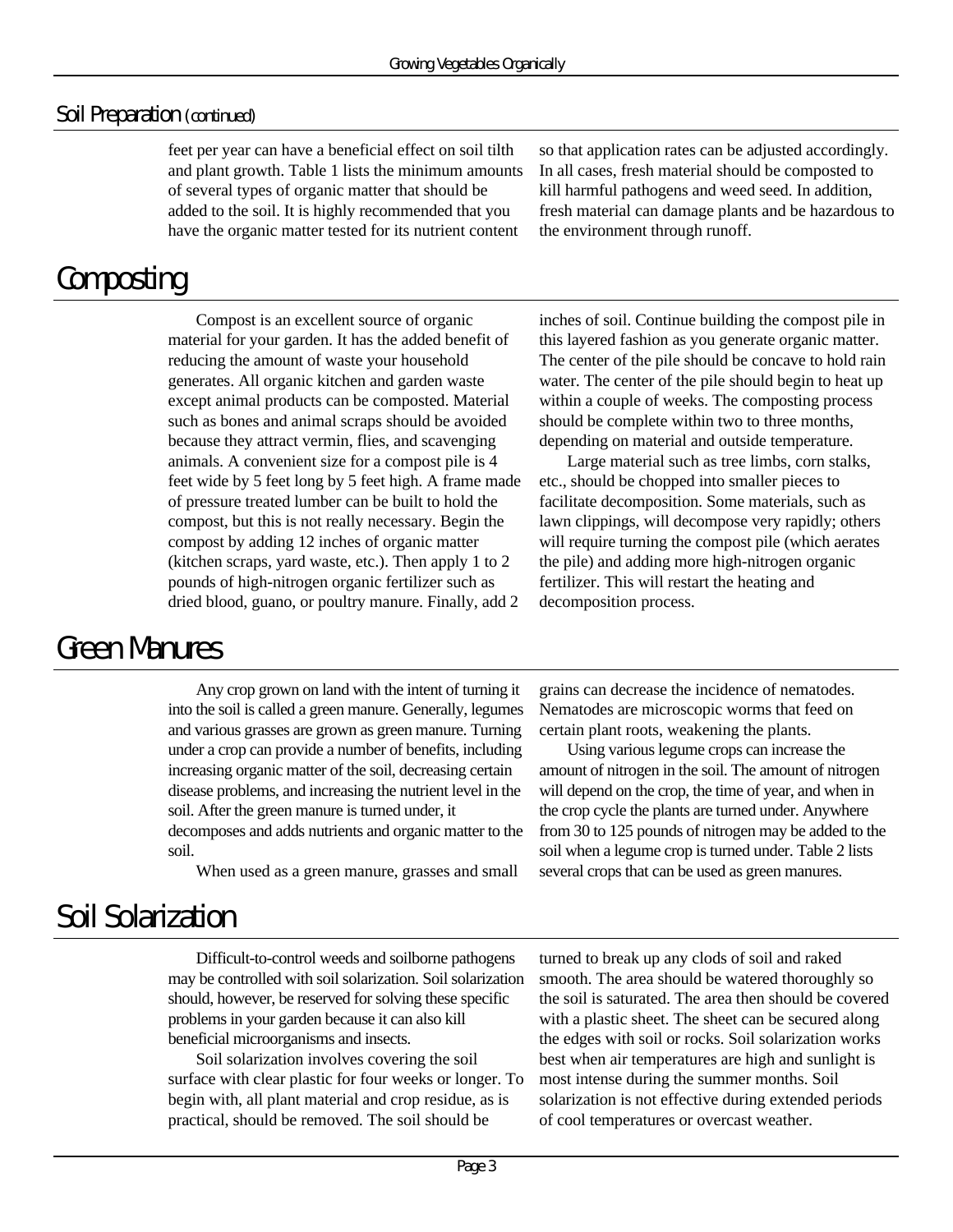### Starter Solutions

Starter solutions can help get transplants and newly emerged seedlings off to a good start. These starter solutions are often referred to as manure teas. High phosphorus is particularly important in these solutions because it encourages root growth. A good homemade solution consists of 3 pounds of poultry

# Successive Planting and Crop Rotation

Because of the relatively long growing season in Georgia (particularly South Georgia), it is possible to produce more than one crop a year on the same land. Planting a second or third crop on the same land within the same growing season is called successive cropping. Crop rotation, on the other hand, refers to planting different vegetables on the same land from

Crop and Variety Selection

One of the most important decisions an organic grower makes is crop and variety selection. Not all vegetables do well in all locations. Vegetables commonly grown in your area are your best bet for success. Trial and error will also help determine which vegetables are best suited to your area. As you try different varieties, keep records so that this information can be used in planning subsequent years. Climate, disease, and insect problems will be important criteria when selecting vegetable crops. It should be pointed out, however, that one year's results may not be enough to determine the success of a particular vegetable. For example, a mild winter may result in a greater insect problem than one might expect the following season. On the other hand, a cold winter may result in sufficient suppression of the insect to make for a successful year.

Variety selection is another important consideration when selecting crops to be grown. When available, varieties with disease and insect resistance are best. Resistance, however, is seldom 100 percent, and the plant may show some symptoms but less severe symptoms than susceptible varieties.

Varieties can be grouped into two broad categories based on how they were developed.

 $F_1$  hybrids are developed from crossing lines that have been inbred for several generations. These

manure plus 3 pounds of steamed bone meal in 25 gallons of water. Stir the mixture often over several days; then strain off the liquid. Use one cup of liquid for each transplant. Fresh manures can contain harmful bacteria, so be sure to wash up after handling.

year to year. Related vegetables should not be planted on the same land in succession or rotation. For example, squash should not be followed with a related vegetable such as watermelon, cantaloupe, or cucumber. This practice helps minimize insect and disease problems and helps maintain soil fertility. Table 3 lists related vegetables.

varieties have advantages of increased uniformity and, often, increased yield compared with openpollinated varieties. The disadvantage of these varieties is that the seeds are more costly and seed saved from hybrids will not perform as well if planted (they are said not to be true to type). In addition,  $F_1$  hybrid varieties are constantly being changed by the seed companies. Not all vegetables lend themselves to  $F_1$  production. Because of the low amount of seed produced from each cross, beans and peas are not usually available as  $F_1$  hybrids.

Open-pollinated varieties are less expensive, and popular open-pollinated varieties will remain in the market for years. In addition, these seed will remain true to type from one year to the next. Most older varieties are open-pollinated types. Very old varieties are often referred to as heirloom varieties, and many can be dated to the previous century and beyond. These varieties are often sources of unusual colors, shapes, and flavors.

Several vegetables are reproduced vegetatively; that is, from parts of the plant itself. These would include things such as sweet potatoes and Irish potatoes. To improve your results with these crops, buy certified slips for sweet potatoes and seed pieces for Irish potatoes. The certification process insures true-to-type, disease-free material.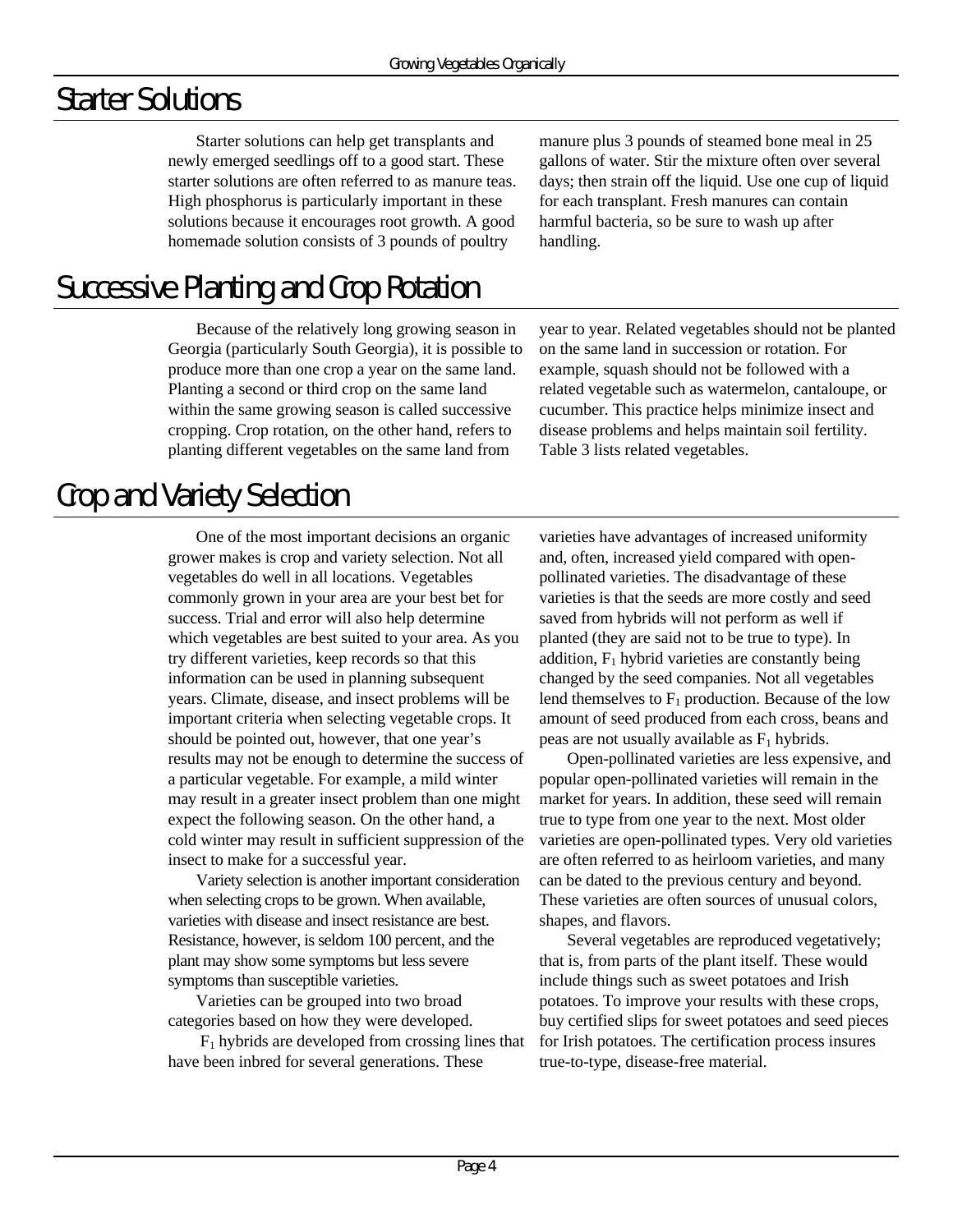# Mulching

Mulching serves several purposes in organic production including reducing weed growth, conserving soil moisture and nutrients, regulating soil temperature, helping prevent soil erosion, and reducing water splashing on plants (which keeps them cleaner and reduces the spread of disease). An added benefit comes from organic mulch: As it decomposes, it increases the amount of organic matter in the soil. Almost any organic matter can be used successfully as mulch. This can include things such as old hay, straw, leaves, sawdust, paper, or bark. Avoid materials that may have a lot of seed such as fresh-cut hay or overgrown grass clippings. Fresh material, particularly sawdust, can rob your soil

and thus your plants of nitrogen. In addition, avoid organic material that may be contaminated with toxic chemicals or herbicides because these may damage your plants.

Mulches should not be applied too early in the spring because this can delay soil warming. Wait until the soil is 65°F to a depth of 4 inches before applying. Solid materials such as newspapers should be weighted with soil to prevent them from blowing away. Weed control with mulches may require the continual addition of new material to smother weeds as they emerge. Keep all mulches 2 to 3 inches back from the stems of plants.

#### Fertilization

You must have accurate information about your soil to fertilize properly. First, the pH of the soil is important in determining nutrient availability to the crop. Optimum pH for most vegetables is between 6.0 and 6.5. Irish potatoes are a notable exception with a desired pH of 5.0 to 5.5. Soil testing is the only accurate method of determining the soil pH. Such tests will offer recommendations on the amount of lime to apply if the soil pH is too low. Approximately 1 ton of lime is required to raise the pH of an acre 1 point. This is about 5 pounds per 100 square feet. The actual amount of lime required, however, will vary based on soil texture, the crop grown, and the buffering capacity of the soil.

In order to determine proper fertilization, it is important to know the nutrient status of the soil, which a soil test will provide. To illustrate using Tables 4 and 8, assume you are planting only heavy feeders in your garden and plan to use horse manure as an organic fertilizer. Heavy feeders require 3 pounds of nitrogen per 1,000 square feet (Table 4). Horse manure contains 0.3 percent nitrogen (Table 8). Convert 0.3 percent nitrogen to its decimal equivalent by dividing 0.3 by 100 to get .003. Calculate the pounds of horse manure required to provide 3 pounds of nitrogen by dividing 3 by .003 to get 1,000 pounds. If your garden is smaller or larger than 1,000 square feet, adjust the amount accordingly.

#### Insect and Disease Control

The best first-line method of reducing insect and disease pressure is to use resistant varieties when available. A good example is VFN tomatoes, where the VFN stands for Verticillium-, Fusarium-, and nematode-resistant material. Your local county Extension office or seed supplier will have the latest information on available resistant varieties.

Keep the garden as free of diseases as possible. Plants with disease symptoms should be removed and destroyed. A properly constructed compost pile, which should heat up in the center, can control many diseases.

Keeping your plants dry will help reduce disease pressure. Using trickle irrigation rather than overhead will reduce the amount of time plants remain wet and also conserve water. Of course, there's nothing we can do about the rain.

Crop rotation also can be an important method of controlling some but not all soilborne diseases. The proper crop rotation can substantially reduce nematodes in the soil but will do little to reduce southern blight.

Insect control begins with healthy plants. Don't bring problems into your garden — buy insect-free transplants. Timing is also important. Insect populations tend to increase as the season progresses, so planting early can avoid many insect problems. Encourage beneficial insects to stay in your garden. This can be as easy as nailing a horizontal board to a fence to encourage wasps to build a nest.

Finally, there are many organically acceptable products that can be applied to your crops. Check with your local county Extension agent, who can give you the latest information on these products.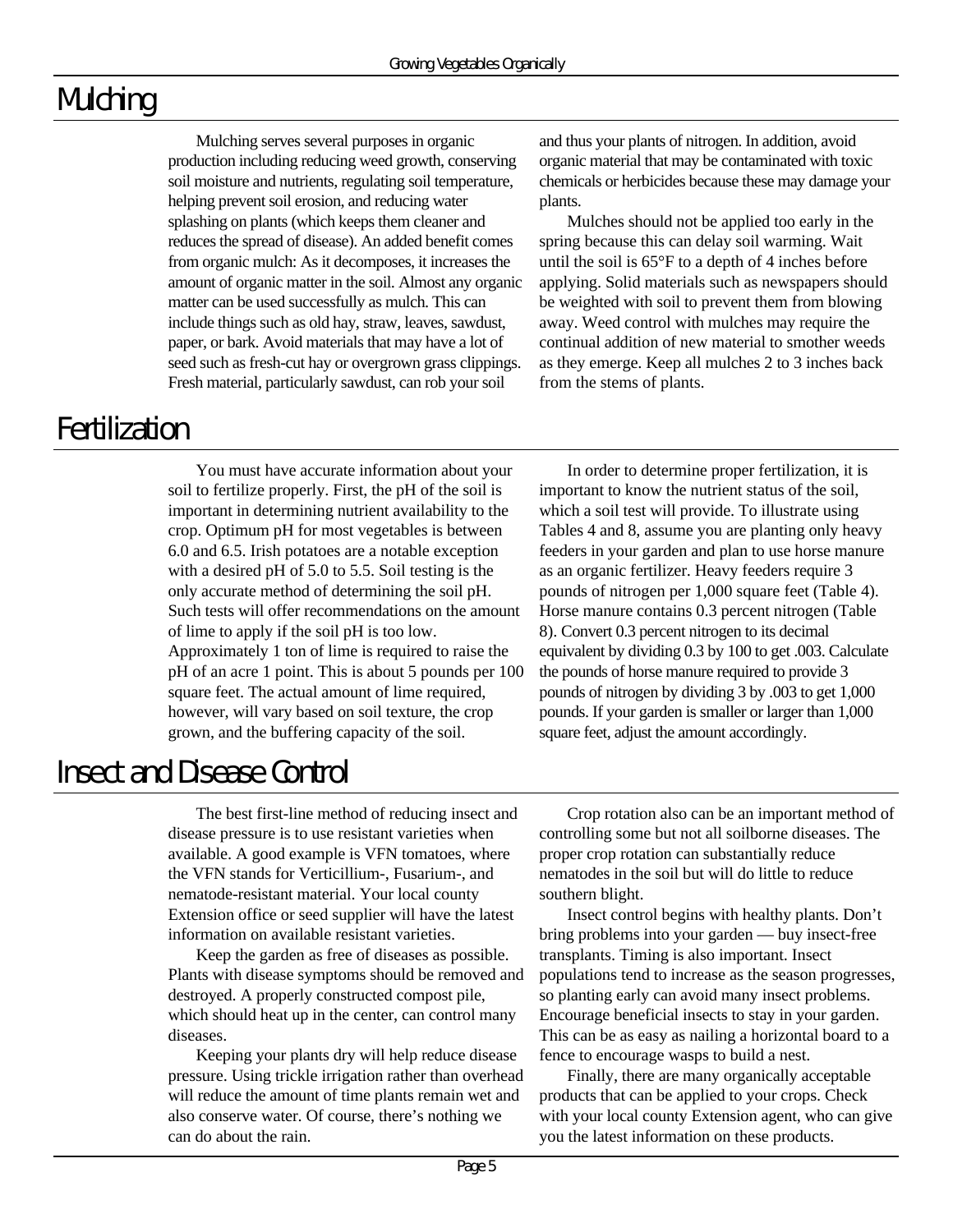| <b>Material</b> | Rate/1000 Sq. Ft. |  |
|-----------------|-------------------|--|
| Cattle manure   | 150-500 lbs.      |  |
| Compost         | 4 bushels         |  |
| Horse manure    | 100-200 lbs.      |  |
| Poultry manure  | 50-200 lbs.       |  |
| Sheep manure    | 75-100 lbs.       |  |
| Swine manure    | 75-100 lbs.       |  |

 $1$  Rates are minimum initial applications; you may wish to experiment with more or to have the material analyzed for actual nutrient content and adjust application accordingly. In addition, you may wish to have your soil tested to determine the amount of organic matter in it.

| Table 2. Green manure crops, season of growth, amount of seed, and type |  |  |  |  |  |
|-------------------------------------------------------------------------|--|--|--|--|--|
|-------------------------------------------------------------------------|--|--|--|--|--|

| Crop             | <b>Season</b> | Seed (Ibs./acre) | Type      | Nitrogen (Ibs./ton dry material) |
|------------------|---------------|------------------|-----------|----------------------------------|
| <b>Buckwheat</b> | Summer        | 75               | Nonlegume | 14                               |
| Crimson clover   | Winter        | 15               | Legume    | 45                               |
| Rye              | Winter        | 75               | Nonlegume | 21                               |
| Southernpea      | Summer        | 90               | Legume    | 60                               |
| Soybean          | Summer        | 75               | Legume    | 46                               |
| Sudan grass      | Summer        | 25               | Nonlegume | 28                               |
| Vetch            | Winter        | $30 - 50$        | Legume    | 62                               |
| Wheat            | Winter        | 75               | Nonlegume | 20                               |

**Table 3.** Vegetables in related groups or families

| <b>Nightshade Family</b> | Lequmes     | <b>Cucurbits</b> | Cole            |
|--------------------------|-------------|------------------|-----------------|
| Eggplant                 | English pea | Cantaloupe       | <b>Broccoli</b> |
| Irish potato             | Lima beans  | Cucumber         | Cabbage         |
| Pepper                   | Peanuts     | <b>Pumpkins</b>  | Collards        |
| Tomato                   | Snap beans  | Squash           | Mustard         |
|                          | Southernpea | Watermelon       | Turnips         |

**Table 4.** Comparison of fertilizer needs for heavy, medium, and light feeders with a medium soil test for phosphorus and potassium in pounds per 1,000 square feet of actual nutrient (nitrogen, phosphorus or potassium)

| N         | $P_2O_5$ | K›O  |                       |
|-----------|----------|------|-----------------------|
| 3.0       | 2.8      | ہ ∠  | <b>Heavy Feeders</b>  |
| ററ<br>L.L | 1.8      | l .9 | <b>Medium Feeders</b> |
| 0.8       | 0.9      | ა.9  | <b>Light Feeders</b>  |

**Table 5.** List of vegetables based on whether a light, medium, or heavy feeder

| <b>Light Feeders</b>  | Southernpeas    |                                          |              |
|-----------------------|-----------------|------------------------------------------|--------------|
| <b>Medium Feeders</b> | Asparagus       | Corn                                     | Peppers      |
|                       | Beans, all      | <b>Cucumbers</b>                         | Pumpkin      |
|                       | <b>Beets</b>    | Eggplant                                 | Radish       |
|                       | <b>Broccoli</b> | Greens (kale, mustard, turnip, collards) | Squash       |
|                       | Cantaloupes     | <b>Herbs</b>                             | Sweet potato |
|                       | Carrot          | Okra                                     | Swiss chard  |
|                       | Cauliflower     | Peas, English                            | Watermelon   |
| <b>Heavy Feeders</b>  | Cabbage         |                                          |              |
|                       | Lettuce         |                                          |              |
|                       | Onions          |                                          |              |
|                       | Potatoes, Irish |                                          |              |
|                       | Tomatoes        |                                          |              |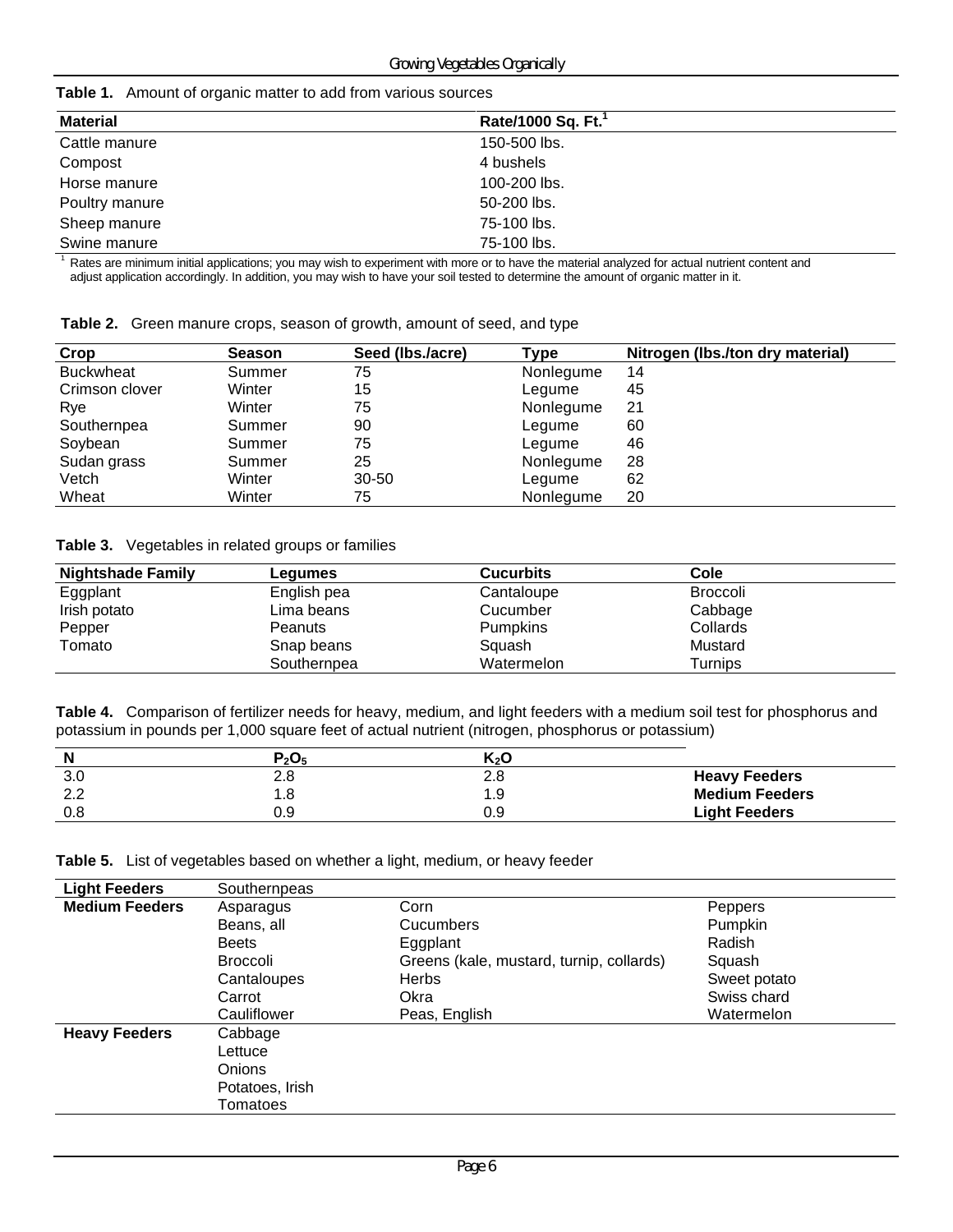#### **Table 6.** Vegetable hardiness and days to maturity

| Crop            | <b>Hardiness</b>           | <b>Days to Maturity</b> |
|-----------------|----------------------------|-------------------------|
| Asparagus       | Perennial, winter tolerant | Second Season           |
| Bean, bush      | Tender                     | 50-60                   |
| Bean, pole      | Tender                     | 65-75                   |
| Bean, lima      | Tender                     | 65-75                   |
| Beet            | Half-hardy                 | 55-65                   |
| <b>Broccoli</b> | Hardy                      | 60-80                   |
| Cabbage         | Hardy                      | 65-80                   |
| Cantaloupe      | Very tender                | 80-90                   |
| Carrot          | Half-hardy                 | 70-80                   |
| Cauliflower     | Half-hardy                 | 55-60                   |
| Collard         | Hardy                      | 55-70                   |
| Corn            | Tender                     | 80-100                  |
| Cucumber        | Very tender                | 60-65                   |
| Eggplant        | Very tender                | 75-90                   |
| Kale            | Hardy                      | 50-70                   |
| Lettuce         | Half-hardy                 | 60-85                   |
| Mustard         | Hardy                      | 40-50                   |
| Okra            | Very tender                | 55-60                   |
| Onion           | Hardy                      | 100-120                 |
| Peas, garden    | Hardy                      | 60-80                   |
| Pepper          | Very tender                | 65-80                   |
| Potato, Irish   | Half-hardy                 | 70-90                   |
| Radish          | Hardy                      | 25-30                   |
| Southernpea     | Tender                     | 60-70                   |
| Spinach         | Hardy                      | $40 - 45$               |
| Squash, summer  | Very tender                | 50-55                   |
| Squash, winter  | Tender                     | 85-120                  |
| Sweet potato    | Very tender                | 90-150                  |
| Tomato          | Tender                     | 70-85                   |
| Turnip          | Hardy                      | 45-65                   |
| Watermelon      | Very tender                | 80-90                   |

#### **Table 7.** Recommended vegetable varieties for Georgia

| <b>Crop</b>        | <b>Recommended Varieties</b>                  |
|--------------------|-----------------------------------------------|
| Asparagus          | Jersey Gem, Mary Washington, Viking           |
| Beans, bush        | Strike, Bush Blue Lake 274, Provider          |
| Beans, half-runner | State, White Half-Runner                      |
| Beans, pole snap   | Kentucky Wonder 191, Stringless Blue Lake     |
| <b>Beets</b>       | Detroit Dark Red, Ruby Queen                  |
| <b>Broccoli</b>    | Green Comet, Green Duke, Premium Crop         |
| Cabbage            |                                               |
| Early season       | <b>Head Start</b>                             |
| Midseason          | Market Prize, Gourmet                         |
| Late season        | Rio Verde                                     |
| Red cabbage        | <b>Red Acre</b>                               |
| Cantaloupe         | Planter's Jumbo, Edisto 45                    |
| Carrots            | Scarlet Nantes, Chantenay Red Core            |
| Collards           | Georgia, Vates, Carolina                      |
| Corn               |                                               |
| Roasting ear       | <b>Hybrid Truckers Favorite</b>               |
| Sweet, white       | <b>Silver Queen</b>                           |
| Sweet, yellow      | Seneca Chief, Bonanza, Golden Queen, Merit    |
| Cucumber           |                                               |
| Slicing            | Ashley, Marketmore 76, Dasher II, Poinsett 76 |
| <b>Pickling</b>    | Chipper, Carolina                             |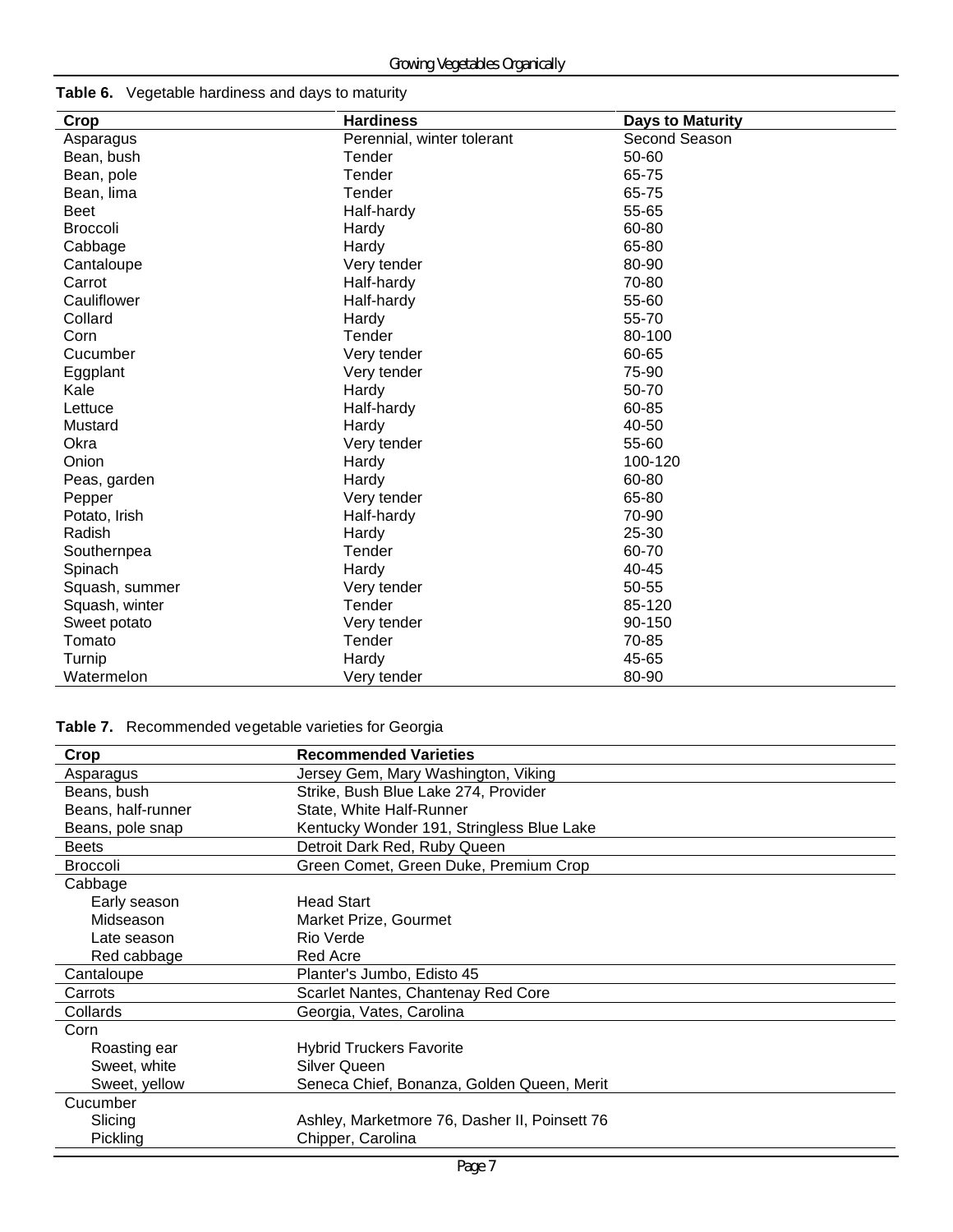| Crop                    | <b>Recommended Varieties</b>                                                    |
|-------------------------|---------------------------------------------------------------------------------|
| Eggplant                |                                                                                 |
| Cylindrical             | Ichiban, Dusky                                                                  |
| Oval shape              | <b>Black Beauty, Florida Market</b>                                             |
| Kale                    | Siberian Curled, Vates                                                          |
| Lettuce                 |                                                                                 |
| Head                    | <b>Great Lakes</b>                                                              |
| Leaf                    | <b>Grand Rapids</b>                                                             |
| Lima, bush              |                                                                                 |
| Large seeded            | Fordhook 242                                                                    |
| Small seeded            | Henderson's Bush, Nemagreen, Jackson Wonder (speckled)                          |
| Lima, pole              | Sieva                                                                           |
| Mustard                 | Florida Broadleaf, Tendergreen II (hybrid)                                      |
| Okra                    |                                                                                 |
| Round pod               | Emerald                                                                         |
| Star pod                | Clemson Spineless 80                                                            |
| Onions                  |                                                                                 |
| Dry                     | Crystal Wax, Granex                                                             |
| Green bunching          | Crystal Wax, White Portugal                                                     |
| Red                     | Southport Red Globe                                                             |
| Peas, English or garden |                                                                                 |
| Edible pod              | Sugar Snap                                                                      |
| Green                   | Alaska, Little Marvel, Laxton Progress #9                                       |
| Southernpeas            | California Blackeye #5, Worthmore, White Acre, Mississippi Silver, Zipper Cream |
| Peppers                 |                                                                                 |
| <b>Banana</b>           | Sweet Banana                                                                    |
| <b>Bell sweet</b>       | Yolo Wonder L, Keystone Resistant Giant                                         |
| Cherry hot              | Large Red Hot                                                                   |
| Hot                     | Long Thin Cayenne, TAM Jalapeno                                                 |
| Pimiento                | <b>Truhart Perfection</b>                                                       |
| Potatoes, Irish         | Kennebec, Red Pontiac                                                           |
| Pumpkin                 | Big Max (large), Connecticut Field (medium), Jack O'Lantern (small)             |
| Radish                  | Cherry Belle, Scarlet Globe                                                     |
| Spinach                 | Bloomsdale Long Standing, Melody                                                |
| Squash, summer          |                                                                                 |
| Winter                  | Early Butternut, Table King, Spaghetti                                          |
| Yellow                  | Early Prolific Straight Neck, Early Summer Crookneck, Dixie (hybrid), Multipik  |
| Zucchini                | Seneca, Zucchini Select                                                         |
| Sweet potato            | Centennial, Georgia Red, Red Jewel, Georgia Jet                                 |
| Tomato                  |                                                                                 |
| Determinate             | Mountain Pride, Celebrity, Big Set                                              |
| Indeterminate           | Better Boy, Monte Carlo                                                         |
| Paste type              | Roma                                                                            |
| Turnip                  | Purple Top, Shogoin, Just Right                                                 |
| Watermelon              | AU-Producer, Jubilee, Crimson Sweet                                             |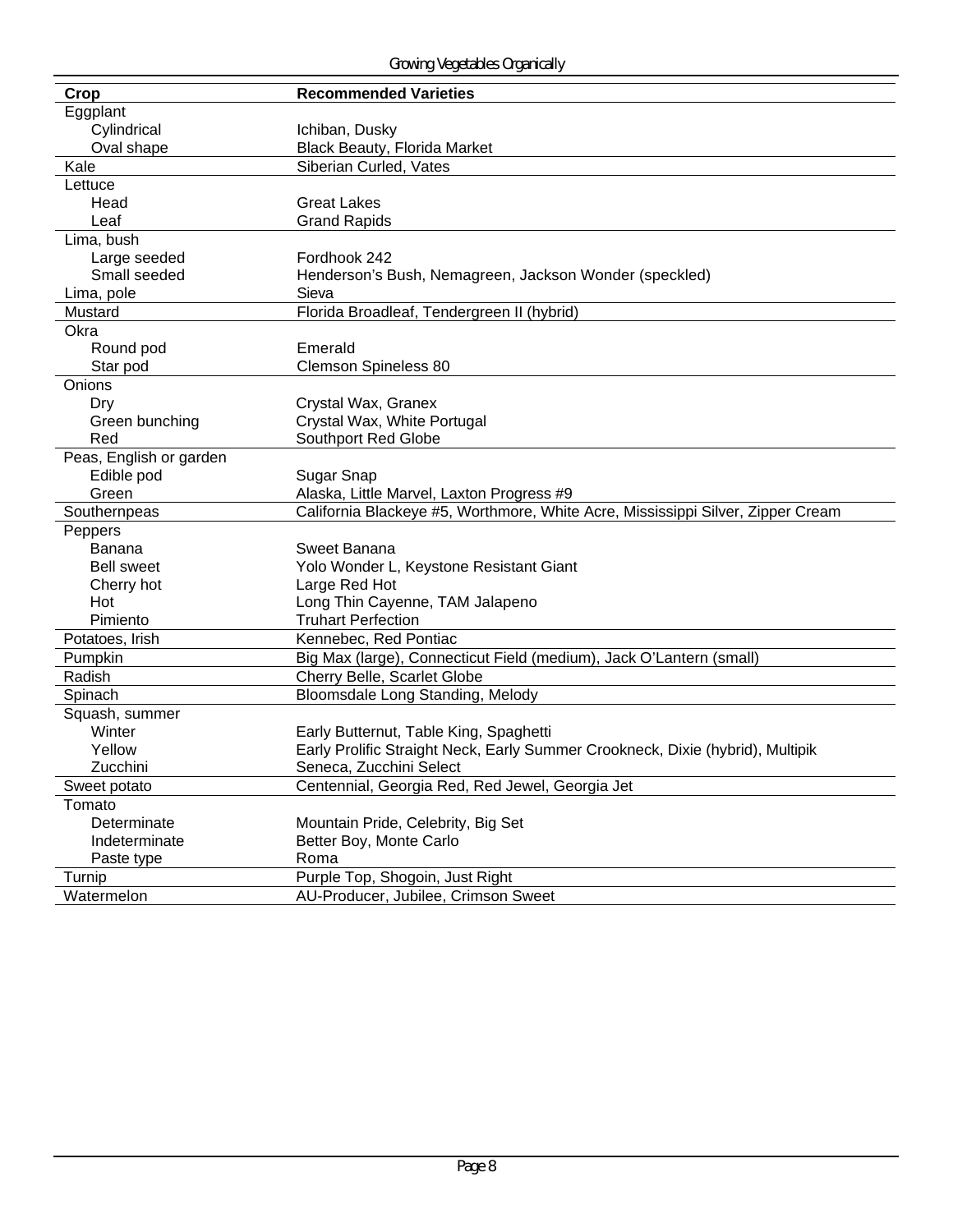|                             |                         | Percent <sup>T</sup>    |                  |                     |
|-----------------------------|-------------------------|-------------------------|------------------|---------------------|
| <b>Materials</b>            | $\mathsf{N}$            | $P_2O_5$                | K <sub>2</sub> O | <b>Availability</b> |
| Bone meal (steamed)         | $.7$ to 4               | 18 to 34                | 0                | Slow medium         |
| Castor pomace               | 5                       | 1.8                     | 1                | Slow                |
| Cocoa shell meal            | 2.5                     | 1                       | 2.5              | Slow                |
| Compost (not fortified)     | 1.5 to 3.5              | .5 to 1                 | 1 to $2$         | Slow                |
| Cottonseed meal (dry)       | 6                       | 2.5                     | 1.7              | Slow medium         |
| Dried blood (dry)           | 12                      | 1.5                     | ${\bf .6}$       | Medium rapid        |
| Fertrell-Blue Label         | 1                       | 1                       | $\mathbf{1}$     | Slow                |
| <b>Fertrell-Gold Label</b>  | 2                       | $\overline{c}$          | $\overline{c}$   | Slow                |
| Fertrell-Super              | 3                       | $\overline{c}$          | 3                | Slow                |
| Fertrell-Super "N"          | 4                       | 3                       | 4                | Slow                |
| Fish meal (dry)             | 10                      | 4                       | $\Omega$         | Slow                |
| Fish scrap (dry)            | 3.5 to 12               | 1 to 12                 | .08 to 1.6       | Slow                |
| Garbage tankage(dry)        | 2.7                     | 3                       | 1                | Very slow           |
| Guano (bat)                 | 5.7                     | 8.6                     | $\overline{c}$   | Medium              |
| Guano (Peru)                | 12.5                    | 11.2                    | 2.4              | Medium              |
| Kelp <sup>2</sup>           | .9                      | $.5\,$                  | 4 to 13          | Slow                |
| Manure <sup>3</sup> (fresh) |                         |                         |                  |                     |
| Cattle                      | .25                     | .15                     | .25              | Medium              |
| Horse                       | .3                      | .15                     | $.5\,$           | Medium              |
| Sheep                       | .6                      | .33                     | .75              | Medium              |
| Swine                       | $\cdot$ 3               | $\cdot$ 3               | $\cdot$ 3        | Medium              |
| Poultry (75% water)         | 1.5                     | 1                       | $.5\,$           | Medium rapid        |
| Poultry (50% water)         | $\overline{\mathbf{c}}$ | $\overline{c}$          | 1                | Medium rapid        |
| Poultry (30% water)         | 3                       | 2.5                     | 1.5              | Medium rapid        |
| Poultry (15% water)         | 6                       | $\overline{\mathbf{4}}$ | 3                | Medium rapid        |
| Marl                        | 0                       | $\overline{2}$          | 4.5              | Very slow           |
| Milorganite (dry)           | 5                       | $2$ to $5$              | $\overline{c}$   | Medium              |
| Mushroom compost            | .4 to .7                | .57 to .62              | .5 to 1.5        | Slow                |
| Peat and muck               | 1.5 to 3                | .25 to .5               | .5 to 1          | Very slow           |
| Sawdust                     | 4                       | $\overline{c}$          | 4                | Very slow           |
| Sewage sludge (active dry)  | $2$ to $6$              | 3 to 7                  | $0$ to 1         | Medium              |
| Sewage sludge (digested)    | $1$ to $3$              | .5 to 4                 | 0 to .5          | Slow                |
| Soybean meal (dry)          | 6.7                     | 1.6                     | 2.3              | Slow medium         |
| Tanbark <sup>4</sup>        | 0                       | 1.5                     | $\mathbf 2$      | Very slow           |
| Tobacco stems(dry)          | $\overline{c}$          | .7                      | $\,6\,$          | Slow                |
| Urea <sup>5</sup>           | 42 to 46                | $\mathbf 0$             | $\mathbf 0$      | Rapid               |
| Wood ashes <sup>6</sup>     | 0                       | $1$ to $2$              | 3 to 7           | Rapid               |

**Table 8.** Guide to the mineral nutrient value of organic materials

Some of the materials may not be available because of restricted sources. 1 The percentage of plant nutrients is highly variable; with some materials, average percentages are listed.

2 Contains common salt, sodium carbonate, sodium, and potassium sulfates. 3 Plant nutrients available during year of application. Varies with amount of straw and method of storage. 4 Contains calcium.

5 Urea is an organic compound, but manufactured sources are synthetic, and it is doubtful that most organic gardeners would consider it acceptable. <sup>6</sup>Potash content depends on the tree species burned. Wood ashes are alkaline, containing approximately 32 percent CaO.

*Appreciation is expressed to Willie O. Chance, Extension Agent, for his contributions to this publication.*